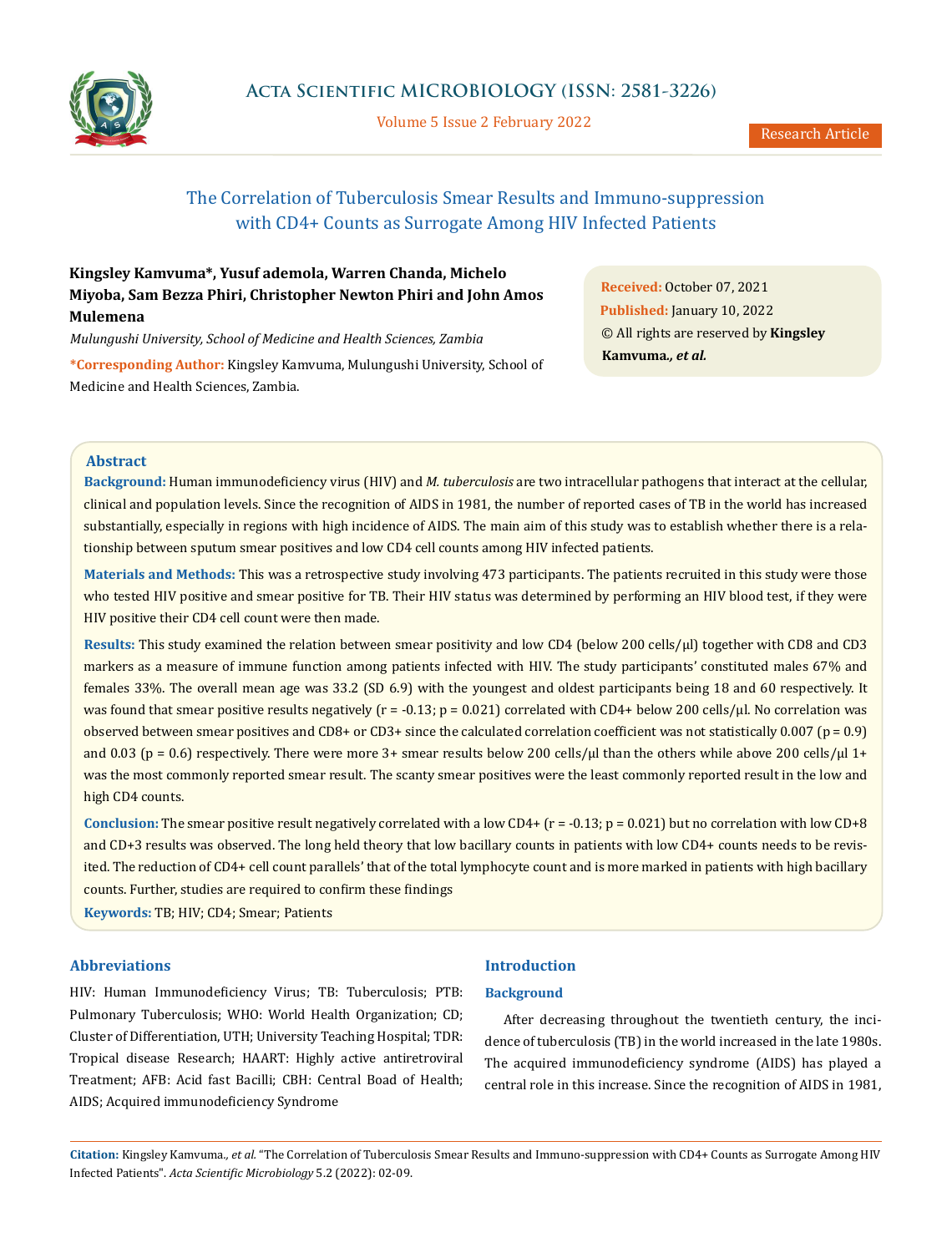the number of reported cases of TB in the has increased substantially, especially in regions with high incidence of AIDS  $[1-3]$ . Onethird of the world's population is already infected with TB, with the greatest burden of the disease and infection borne by people in developing countries particularly high in sub Saharan Africa directly attributed to 20% increase in incidence, the region most affected by HIV/AIDS. It is estimated that less than half of all TB cases worldwide are diagnosed and fewer than 60% of diagnosed patients are cured. Projections of the future toll of the global TB pandemic are even more frightening. Without unprecedented efforts to improve TB control in regions hardest hit by the disease, the incidence are expected to increase steadily  $[4]$ .

The alarming spread of Human immunodeficiency virus (HIV) and the emergence of drug resistance, tuberculosis (TB) is still out of control. The rate of breakdown to clinical TB much higher in patients co-infected with TB and HIV than those without TB  $[4]$ . Tuberculosis remains as the leading opportunistic infection and cause of death among HIV-infected subjects in resource-limited settings. The management of TB-HIV co-infection constitutes a great challenge for health care systems. Often, HIV infection is first detected when patients are diagnosed with active TB, and many such patients have advanced immune-suppression [5]. However, TB can also occur in individuals with relatively well preserved CD4 cell counts, especially in areas with high TB endemicity.

Complications of HIV are as a result of suppression of T Cell mediated immunity. T cell mediated immunity is important in defence of host against intracellular infections such as viral infections and some bacterial infections such as tuberculosis  $[3,5]$ . The constituents of the cell mediated immunity system include macrophages which present antigens to T cells; helper T cells participates in recognising antigens and regulatory functions; natural killer cells which inactivate pathogens and cyto-toxic T cells which can kill virus infected cells with or without antibodies. Both macrophages and helper T cells produce cytokines that activate or sensitize helper and cyto-toxic T cells to, kill pathogens or turmor cells [2].

A critical marker of immunologic integrity is the CD4 cell count, and the manifestations of tuberculosis vary with the CD4 cell count in HIV-positive patients with tuberculosis. As HIV infection progresses,  $CD4+$  lymphocytes decline in number and function  $[3]$ . Therefore, the immune system is less able to prevent the growth and local spread of *M. tuberculosis*. As a result, the disease spreads

to other parts of the body causing disseminated tuberculosis. Nevertheless, pulmonary TB the most common form of TB even in HIV infected patients since it occurs in 70-90% of all patients with TB [3]. The pathogenesis of both tuberculosis infection and the disease relates directly to cell mediated immunity (CMI) [6]. Especially CD4+ T lymphocytes. Not surprisingly, HIV infection which induces CD4+ T-lymphocytes depletion, also leads to defective immunological response to *M. tuberculosis*. The pathogenesis of TB can be altered by HIV either through reactivation of latent tuberculosis infection to active disease (more common) or by causing rapid progression from recent infection with *M. tuberculosis* to tuberculosis disease [7]. TB is an important cause of death in HIVinfected patients.

In Zambia 70% of TB patients are HIV positive  $[8]$ . The country is currently estimated to have the ninth highest TB incidence in the world and an HIV prevalence of 14.3% countrywide, 22% in the capital, Lusaka  $[9]$ . Though some studies have been done on the relationship between these two infections at UTH more studies are required to find the best preventive strategies to counteract the effects of the two epidemics.

The frequent co-existence of TB and HIV the same individual implies the need to understand the associations of TB and HIV clearly and manage both conditions simultaneously. Patients with low CD4+ count have high risk of mortality and morbidity [10]. TB can occur in both HIV negative and positive patients but Infection with HIV has increased the incidence of TB since it activates dormant TB. TB can be treated if prescribed therapy is followed properly. The major problems in treatment of TB infections include lack of compliance to prescribed drugs by patients and development of resistance against anti-TB.

## **Methodology**

#### **Study site and population**

This study was conducted from WHO/TDR TB-HAART Project at Adult Infectious Disease Centre a research institution located within the University Teaching Hospital (UTH). The study was a retrospective study design conducted from October, 2010 to march, 2011. The data was obtained from the database dating back from 2008 to February, 2011.

The project recruited 473 participants and a purposive sampling method was used to include participants in the study. The

**Citation:** Kingsley Kamvuma*., et al.* "The Correlation of Tuberculosis Smear Results and Immuno-suppression with CD4+ Counts as Surrogate Among HIV Infected Patients". *Acta Scientific Microbiology* 5.2 (2022): 02-09.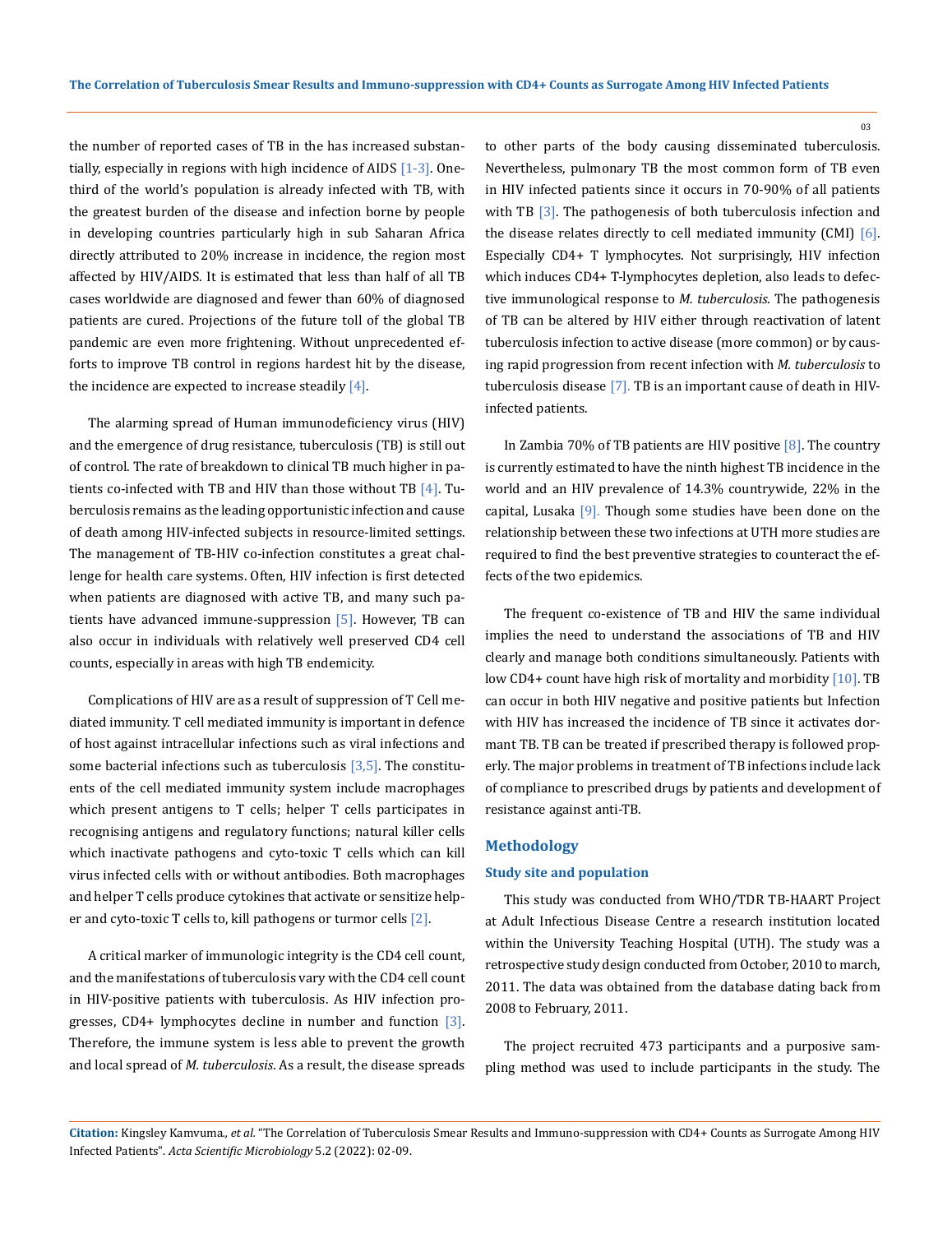sample size was arrived at after taking into consideration the resources available, labour, transport and the limited time period available in which the project was to be done.

### **Recruitment settings**

Both males and females between 16-60 years were to be recruited in this study and accessed from various clinics around Lusaka.

- **Eligibility criteria:** Patients were eligible to participate in the study if they tested HIV positive; have tested smear positive for tuberculosis and consented to be included in the study.
- **Exclusion criteria:** Participants were excluded if they either have not tested smear positive for tuberculosis or are not HIV positive.

#### **Data collection**

The patients who were recruited in this study are those who are HIV positive and test smear positive for TB. They were either admitted to in their various clinics or send home after being given drugs and come for continuous monitoring from time to time to obtain their CD4 cell count and for a drug refill. Their HIV status was determined by performing an HIV blood test, if they tested HIV positive their CD4 cell count was then be made. Diagnosis of TB was made by microscopic examination, using fluorochrome stain to demonstrate the presence of tubercle bacilli bacteria from sputum specimens in the TB laboratory and count the number of AFB per oil immersion field. All the results were recorded for analysis.

#### **Laboratory procedures**

- Venous blood was collected into EDTA containers for CD4 counts using the BD FACSCalibur in the Virology Laboratory. Blood samples for HIV testing were collected in plain containers for HIV testing.
- The national HIV testing Algorithm which uses Abbot Determine and Unigold as first line tests and SD Bio-line as a tie breaker was be followed. All specimens that were reactive for Abbot Determine were then confirmed with Unigold and if any such specimens tests differently on the Unigold, Bio-line was used as a tie breaker. The results of the Bio-line were then accepted as final.
- For enumeration of CD4 T Lymphocytes flow cytometry the BD FACSCalibur was utilised.

Detection of TB was be done by microscopic demonstration of tubercle bacilli tuberculosis from sputum smears that was be obtained from the patients who were HIV positive.

#### **Data analysis**

All collected data was entered onto computer and spss version 16 software was used for analysis. Graphs, table, cross tables, means and correlation coefficient were calculated. The test of association between variables and factors was used for analysis and probability values were used for statistical significance.

## **Ethical considerations**

- Authorisation to conduct the project in virology and the TB laboratories was obtained from the Hospital management before embarking on the project. Authorisation to use the data from adult infectious disease centre was also obtained.
- With respect to patient confidentiality the information obtained from each participant will not be published. Anonymity of patients was be ensured since names, physical address or any other identity or contact details will not be obtained and test results will not be identified with a particular participant. Each specimens will be identified by use of codes.

## **Results**

## **Demographic description of the study population**

A total of 473 participants who were both sputum positive and HIV positive were recruited into the study, 317 (67%) being males and 156 (33%) females with the youngest and oldest participant being 18 and 60 years of age respectively. The overall mean age was 33.2 years (SD 7.1years).The females were younger (mean age 32( SD 8) years) than males (mean age 34 (SD 6)years). These demographic profiles are given in table 1.

|                     | <b>Number</b> | <b>Minimum</b><br>age | <b>Maximum</b><br>age | <b>Mean</b> | Std.<br>Devia-<br>tion |
|---------------------|---------------|-----------------------|-----------------------|-------------|------------------------|
| All the<br>patients | 473           | 18                    | 60                    | 33.20       | 7.117                  |
| Males               | 317           | 18                    | 58                    | 33.79       | 6.414                  |
| Females             | 156           | 20                    | 60                    | 31.97       | 8.271                  |

 **Table 1**

**Citation:** Kingsley Kamvuma*., et al.* "The Correlation of Tuberculosis Smear Results and Immuno-suppression with CD4+ Counts as Surrogate Among HIV Infected Patients". *Acta Scientific Microbiology* 5.2 (2022): 02-09.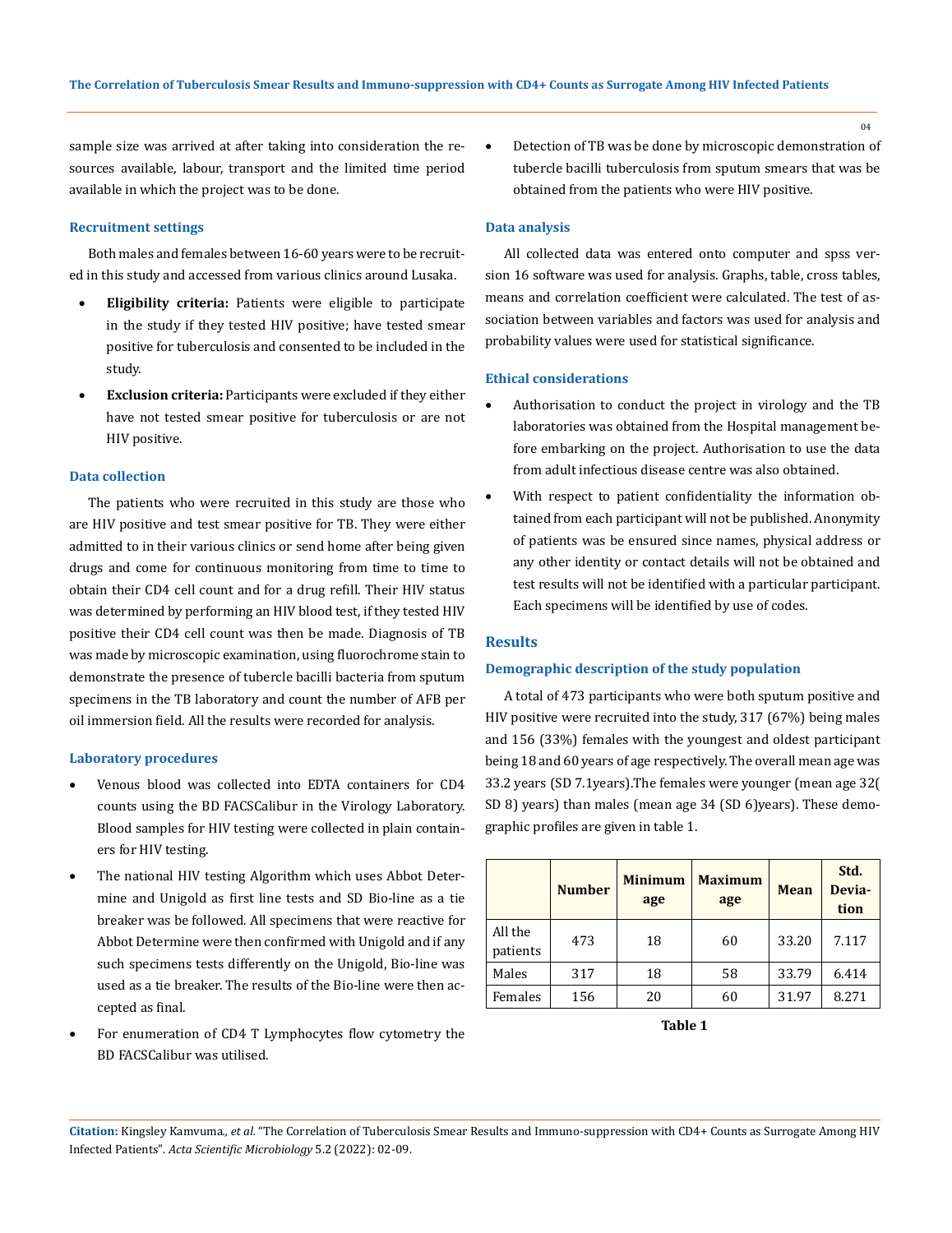Figure 1 below shows the age of participants recruited into the study. The majority of TB/HIV CO-infected patient were in the 25 to 40 years age group, the age group with high incidence of HIV infection.



#### **Laboratory characteristics of the study population**

As shown in table 2a the mean CD4 cell count for the 473 patients was  $185.0 \pm 183$  cells/ $\mu$ l. 343 (72.5%) patients had low CD4 cell count (below 200 cells/ $\mu$ l), and 130 (27.5%) patients had a high CD4 cell counts (above 200 cell/µl), The CD8 cell count was lower in patients with low CD4 cell counts (mean CD8 672.7 cells/µl) (see table 2b) than in patients with high CD4 cell counts (mean CD8 967.6 cell/µl) (see table 2c). The CD3 T lymphocyte count was also lower in patients with low CD4 cell counts (mean CD3 823.7cells/ $\mu$ l) than in patients with high CD4 cell counts (mean CD3 1466.2cells/µl).

| The table describes the overall results for CD4, CD8 and CD3 |     |                |                |        |                          |  |
|--------------------------------------------------------------|-----|----------------|----------------|--------|--------------------------|--|
|                                                              | N   | <b>Minimum</b> | <b>Maximum</b> | Mean   | Std.<br><b>Deviation</b> |  |
| CD4<br>results                                               | 469 | 2              | 1101           | 183.91 | 183.224                  |  |
| C <sub>D</sub> 8<br>results                                  | 469 | 48             | 3016           | 752.37 | 484.050                  |  |
| CD3<br>results                                               | 469 | 87             | 3500           | 999.02 | 642.184                  |  |
| Valid N<br>(listwise)                                        | 469 |                |                |        |                          |  |



| The table describes statistically the results with CD4 below<br>200 cells/µl |     |                |                |             |                          |  |
|------------------------------------------------------------------------------|-----|----------------|----------------|-------------|--------------------------|--|
|                                                                              | N   | <b>Minimum</b> | <b>Maximum</b> | <b>Mean</b> | Std.<br><b>Deviation</b> |  |
| CD4<br>results                                                               | 341 | 2              | 200            | 99.42       | 60.981                   |  |
| C <sub>D</sub> 8<br>results                                                  | 341 | 48             | 3016           | 672.74      | 452.121                  |  |
| CD3<br>results                                                               | 341 | 87             | 3500           | 823.66      | 529.534                  |  |
| Valid N<br>(listwise)                                                        | 341 |                |                |             |                          |  |

05

**Table 2b**

| The table describes statistically the results with CD4 above<br>200 cells/µl |     |                |                |         |                          |  |  |
|------------------------------------------------------------------------------|-----|----------------|----------------|---------|--------------------------|--|--|
|                                                                              | N   | <b>Minimum</b> | <b>Maximum</b> | Mean    | Std.<br><b>Deviation</b> |  |  |
| C <sub>d4</sub><br>results                                                   | 128 | 201            | 1101           | 408.99  | 208.630                  |  |  |
| Cd8<br>results                                                               | 128 | 214            | 2000           | 964.52  | 503.770                  |  |  |
| Cd3<br>results                                                               | 128 | 549            | 3500           | 1466.17 | 683.009                  |  |  |
| Valid N<br>(list-<br>wise)                                                   | 128 |                |                |         |                          |  |  |

## **Table 2c**

The relationship between CD4 cell counts and smear positive result for tuberculosis was analysed using correlations. To describe the strength of association between variables the Pearson product moment coefficient was utilised for analysis. There was a negative correlation between the smear results and CD4 cell counts below 200 cells/ $\mu$ l (r = -0.13, P = 0.021). The negative sign implies that high scores on one variable is associated with low scores on the other. There was no correlation between smear results and CD8 or CD3 since the calculated correlation coefficient was 0.007 for CD8  $(p = 0.9)$  and 0.03 for CD3  $(p = 0.6)$  respectively.

In table 4 the strong positive correlation indicates that the lower CD4 correlates with lower CD3 and higher CD4 correlates with higher CD3.

**Citation:** Kingsley Kamvuma*., et al.* "The Correlation of Tuberculosis Smear Results and Immuno-suppression with CD4+ Counts as Surrogate Among HIV Infected Patients". *Acta Scientific Microbiology* 5.2 (2022): 02-09.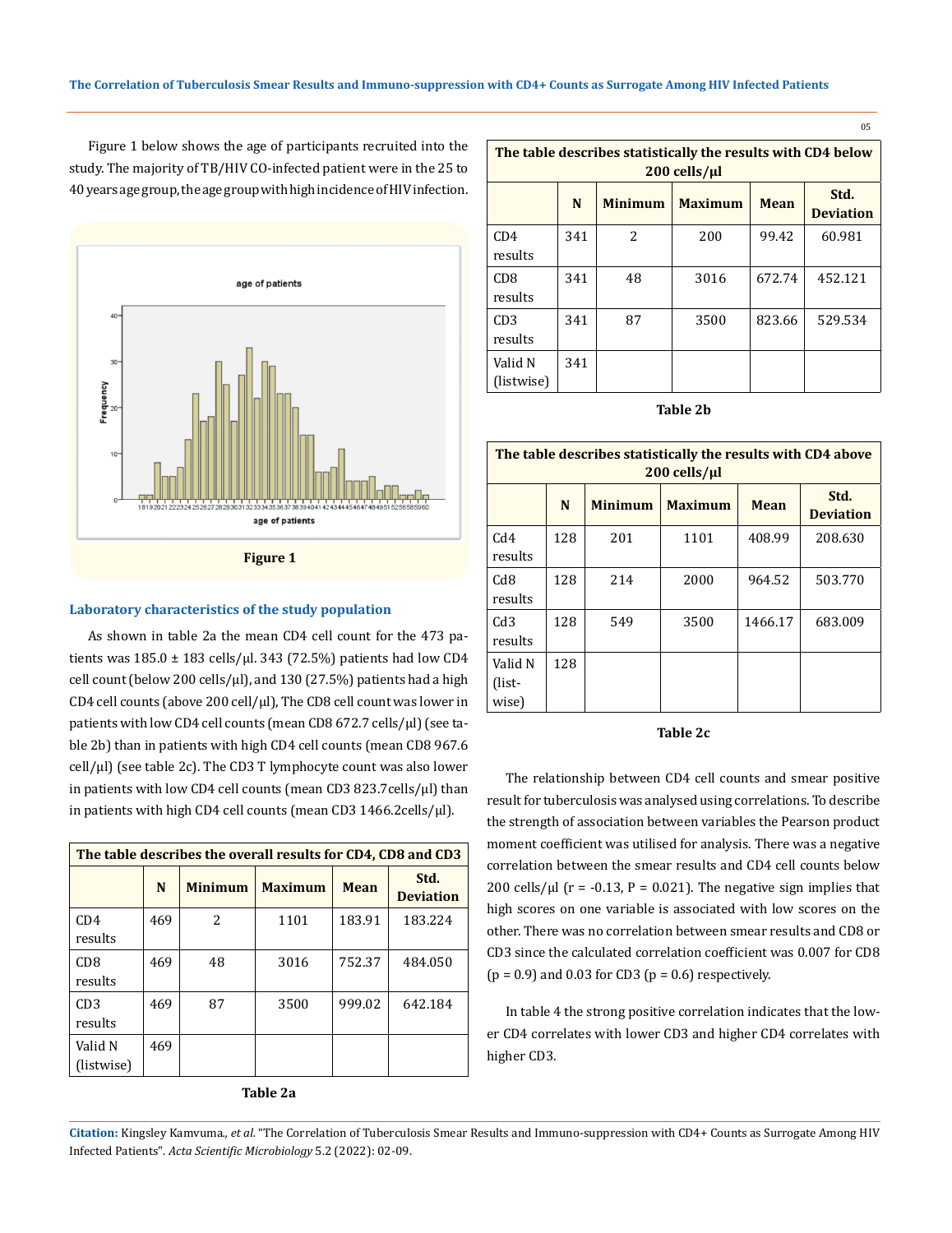| Correlations for smear positives and low CD4 (below 200 cells/ $\mu$ l) |                     |                      |                    |                    |                    |  |  |
|-------------------------------------------------------------------------|---------------------|----------------------|--------------------|--------------------|--------------------|--|--|
|                                                                         |                     | <b>Smear results</b> | <b>CD4</b> results | <b>CD8</b> results | <b>CD3</b> results |  |  |
| Smear results                                                           | Pearson Correlation |                      | $-125^*$           | .007               | .027               |  |  |
|                                                                         | Sig. (2-tailed)     |                      | .021               | .900               | .620               |  |  |
|                                                                         |                     | 343                  | 343                | 341                | 341                |  |  |
| *. Correlation is significant at the 0.05 level (2-tailed).             |                     |                      |                    |                    |                    |  |  |

| abie |  |
|------|--|
|------|--|

| <b>Correlations</b>                                          |                     |                    |                    |  |  |  |
|--------------------------------------------------------------|---------------------|--------------------|--------------------|--|--|--|
|                                                              |                     | <b>Cd4</b> results | <b>Cd3</b> results |  |  |  |
| CD4 results                                                  | Pearson Correlation |                    | $.572**$           |  |  |  |
|                                                              | Sig. (2-tailed)     |                    | .000               |  |  |  |
|                                                              | N                   | 473                | 469                |  |  |  |
| CD3 results                                                  | Pearson Correlation | $.572**$           | 1                  |  |  |  |
|                                                              | Sig. (2-tailed)     | .000               |                    |  |  |  |
|                                                              | N                   | 469                | 469                |  |  |  |
| **. Correlation is significant at the 0.01 level (2-tailed). |                     |                    |                    |  |  |  |

**Table 4:** The shows the correlation of CD4 results and CD3 results.

Figure 2 below shows the most commonly reported smear result for patients with low CD4 cell counts (below 200 cell/ $\mu$ l). As can be seen the smear result of 3+ is the most commonly reported result with a frequency 120 of 343 representing 25.4%. It is followed by 1+ with a frequency 104 of 343 (22%), smear result of 2+ had frequency of 95 of 343 (20%) and the smear results reported as less than 1+ was the least reported result with a frequency only 24 of 343 (5.1%).



In figure 3 shown below the smear results reported for patients with high CD4 count (above 200cell/µl) were presented on a frequency table to find the most frequently and least reported result. We can see that a smear result of 1+ with a frequency 40 of 130 results (30.8%) is the most commonly reported while the least commonly reported result was for less than 1+with 24 of 130 results (18.5%).



## **Discussion**

Human immunodeficiency virus (HIV) and *M.tuberculosis* are two intracellular pathogens that interact at the cellular, clinical and population levels. Mounting immunologic and virologic evidence indicates that the host immune response to *M. tuberculosis* enhances HIV replication and accelerate the progression of HIV infection [11]. Therefore, understanding the interaction between these two pathogens at cellular level will have important implications on disease progression and treatment. If MTB multiplies there will more MTB which the immune system has contain, enhancing further viral replication which infects and destroys more CD4 T cells [1]. As

**Citation:** Kingsley Kamvuma*., et al.* "The Correlation of Tuberculosis Smear Results and Immuno-suppression with CD4+ Counts as Surrogate Among HIV Infected Patients". *Acta Scientific Microbiology* 5.2 (2022): 02-09.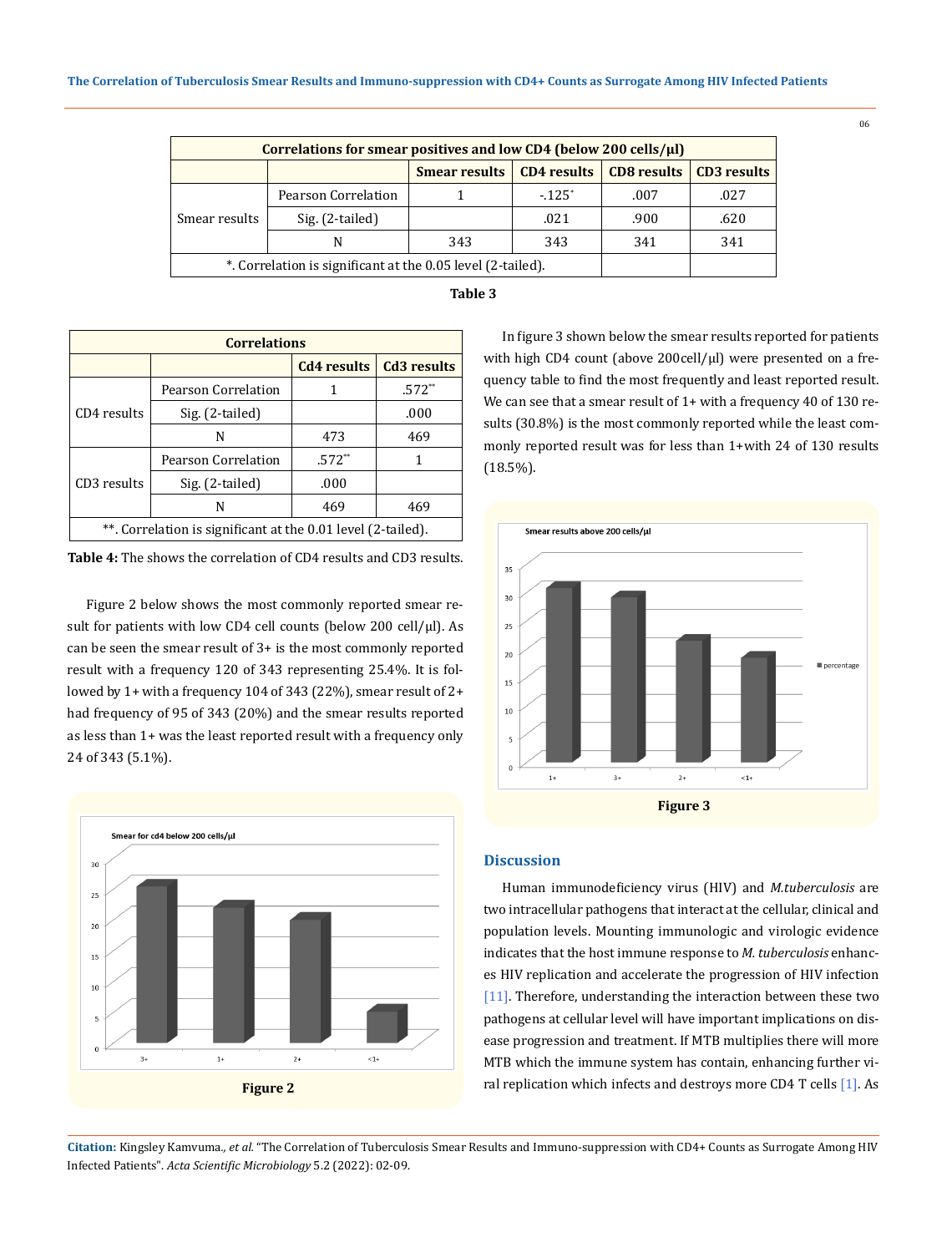was shown in this study a low CD4 count was associated with high smear count for tuberculosis among patients with HIV. There is a negative correlation between the sputum smear results and CD4 cell count  $(r = -0.13, p = 0.021)$  though the strength of association was not significant. This implies that a high positivity result such as 3+ result correlates with lower values of CD4 cell counts.

 The lack clear correlation can be attributed to factors apart from HIV infection and TB disease that may affect CD4 cell count. In fact, in one particular study it was reported that in patients with HIV infection, the frequency of positive acid-fast smears was independent of CD4 cell counts  $[12]$ . To illustrate the reason for this; if we have two patients both affected by TB/HIV, the first patient receives moral support from family, friends, support groups etc and financially stable to afford a balanced diet and the second patient is facing stigma from family and friends and because of poverty cannot afford a meal or hospital bills  $[13]$ . The first patient will have a raise CD4+ cell count compared to the second patients at same stage of tuberculosis disease. Two important factors can attributed to this; psychological stress further depresses the immune system and lack of a balanced diet to boast the immune system leads to further reduction of the immune system's strength.

In addition to these factors which affect the CD4 cell counts many factors influence the distribution sputum smear results apart from the extent of tuberculosis disease. These may include the quality of the sputum produced, use of compromised stains or a poor staining technique, the integrity of the microscope's optical system, or the amount of time spent on examination  $[14]$ . Therefore, a multitude of factors thus influences the reported sputum smear result. This study has indicated that scanty positive results are the least commonly reported result in both low and high CD4 counts this may because be Low bacillary counts are more difficult than higher counts to find in microscopic sputum examination, and if less time is spent examining them, they are more likely to be missed.

There is no correlation between sputum smear results and CD8 of  $(0.007, p = 0.9)$ . This is consistent with the results of a study in which the relationship between laboratory presentation of TB and CD4 cell counts was investigated. They found that CD8 cell counts did not correlate with the manifestations of tuberculosis [15]. CD3 also did not correlate with smear results.

Patients with disseminated tuberculosis disease have a general increase in organism burden and, specifically, to the lung's place as the original site of infection  $[12]$ . This suggests that these patients will have a high sputum smear result i.e. 3+ because of the of the increase orgarnism burden. Because of increase in the burden of MTB their CD4 there will be further depressed this observation is consistent with findings of this study since 25.4% of patients with CD4 below 200 cells/µl reported smear result of 3+ compared to 5.1% reported for those with smear result of <1+.

### **Recommendations**

The prevalence TB/HIV co-infection is high in the country. The co-existence the two infections in the same individual requires management of both diseases simultaneously. Therefore, understanding them at cellular, clinical and population level will help to generate strategies to prevent, improve diagnosis and treatment or treat the two infections simultaneously. With such potential benefits to medicine, it is recommended that stakeholders such as adult infectious disease research centre or the ministry of health to implement a study on a large scale.

Severity of tuberculosis disease cannot be determined by smear results only, hence a study related to this one must take into consideration other factors which help in diagnosis and determine the extent of tuberculosis disease i.e. culture, X ray, BMI etc.

It has been noted from this study that scanty smear positives were the least commonly reported result in both low and high CD4 cell counts. This has been attributed to less time spent examining the specimens. This can be avoided by ensuring that procedures or standards followed properly before a smear can be reported as negative.

During the study it observed that negative sputum smear results had depressed CD4+ T lymphocytes and total T lymphocytes counts. This may because an infection viral or bacterial other than *Mycobacterium tuberculosis* causing the depression. Despite *M. Kansasii* being antigenically and clinically related to *M. Tuberculosis* (Bloch KC., *et al*. 1998), very little information is available on the it's impact, mechanism of immune evasion and on what constitutes a protective immune response against it. A study is highly recommended which will determine what causes low CD4 cell counts in HIV positive patients with negative smear result for tuberculosis but with signs and symptoms similar to tuberculosis disease.

**Citation:** Kingsley Kamvuma*., et al.* "The Correlation of Tuberculosis Smear Results and Immuno-suppression with CD4+ Counts as Surrogate Among HIV Infected Patients". *Acta Scientific Microbiology* 5.2 (2022): 02-09.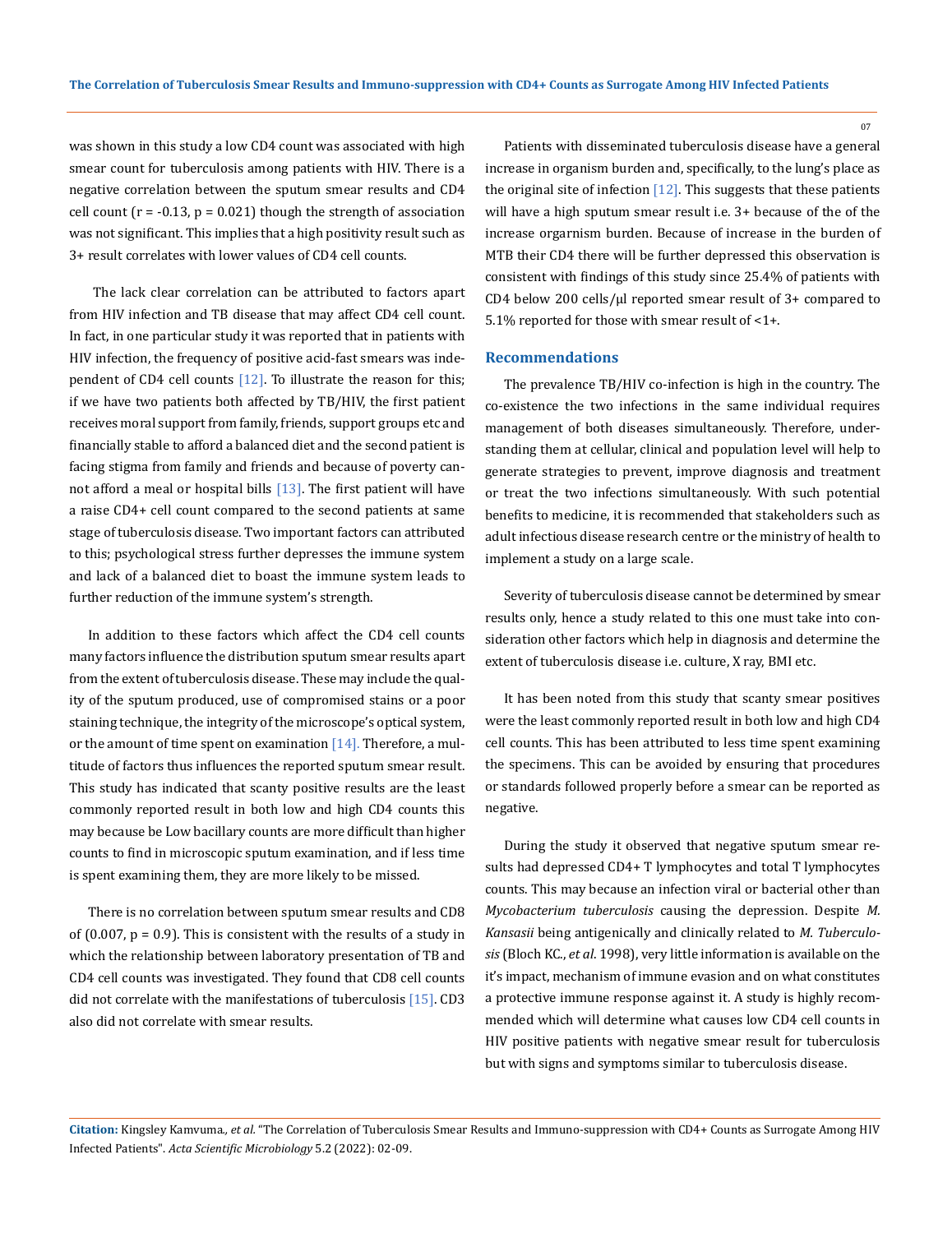### **Conclusion**

The smear positive result negatively ( $r = -0.13$ ,  $p = 0.021$ ) correlated with a low cd4 but no correlation with low CD8+ and CD3+ results was observed. The long held theory that low bacillary counts in patients is associated with low CD4+ counts needs to be revisited. Many factors influence CD4+ counts these include socioeconomic factors or may be due to an underlying disease e.g. a parasitic infection such as malaria, or may be as a result of technical incompetences. The reduction in CD4 cell count parallels' that of the total lymphocyte count and is more marked in patients with severe tuberculosis. A high smear count of 3+ is the most commonly reported result for patients with CD4 below 200 implying that the lower the CD4 count the higher the organism burden while 1+ was most commonly reported in higher CD4 counts**.**

## **Ethical Considerations**

The study was approved by the University of Zambia, Biomedical Research Ethics Committee (UNZABREC).

## **Competing Interest**

The authors declares that they have no competing interest.

### **Funding**

The authors conducted the study without external funding.

## **Authors' Contributions**

KK, conceived and designed the study. KK and SBP collected the data. KK was responsible for coordination and implementation of study. JAM, WC, MM, SBP, YA, CNP and KK conducted data analysis and article writing. All authors read and approved the final manuscript.

## **Data Availability**

Data for this study will made available upon request.

## **Consent for Publication**

All the authors have read and approved submission of this research article.

## **Bibliography**

1. K C Bloch., *et al.* ["Incidence and clinical implications of isola](https://www.acpjournals.org/doi/10.7326/0003-4819-129-9-199811010-00004)[tion of Mycobacterium kansasii: results of a 5-year, popula](https://www.acpjournals.org/doi/10.7326/0003-4819-129-9-199811010-00004)tion-based study". *[Annals of Internal Medicine](https://www.acpjournals.org/doi/10.7326/0003-4819-129-9-199811010-00004)* 129.9 (1998): [698-704.](https://www.acpjournals.org/doi/10.7326/0003-4819-129-9-199811010-00004)

- 2. N Caccamo., *et al.* ["Multifunctional CD4 \(+\) T cells correlate](https://onlinelibrary.wiley.com/doi/full/10.1002/eji.201040455)  [with active Mycobacterium tuberculosis infection".](https://onlinelibrary.wiley.com/doi/full/10.1002/eji.201040455) *European [Journal of Immunology](https://onlinelibrary.wiley.com/doi/full/10.1002/eji.201040455)* 40.8 (2010): 2211-2220.
- 3. G J Pontororing., *et al.* ["The burden and treatment of HIV in](https://bmcinfectdis.biomedcentral.com/articles/10.1186/1471-2334-10-362)  [tuberculosis patients in Papua Province, Indonesia: a prospec](https://bmcinfectdis.biomedcentral.com/articles/10.1186/1471-2334-10-362)tive observational study". *[BMC Infectious Diseases](https://bmcinfectdis.biomedcentral.com/articles/10.1186/1471-2334-10-362)* 10.1 (2010): [362.](https://bmcinfectdis.biomedcentral.com/articles/10.1186/1471-2334-10-362)
- 4. Sarder Nasir Uddin., *et al.* ["Consequence on Treatment of TB](https://www.researchgate.net/publication/26460063_Consequence_on_Treatment_of_TB_Patients_Affected_by_HIVAIDS_A_Conceptual_Research)  [Patients Affected by HIV/AIDS A Conceptual Research".](https://www.researchgate.net/publication/26460063_Consequence_on_Treatment_of_TB_Patients_Affected_by_HIVAIDS_A_Conceptual_Research) *Ameri[can Journal of Infectious Diseases](https://www.researchgate.net/publication/26460063_Consequence_on_Treatment_of_TB_Patients_Affected_by_HIVAIDS_A_Conceptual_Research)* 2.4 (2006): 210-218.
- 5. [C K Kwan and J D Ernst. "HIV and Tuberculosis: a Deadly Hu](https://pubmed.ncbi.nlm.nih.gov/21482729/)man Syndemic". *[Clinical Microbiology Reviews](https://pubmed.ncbi.nlm.nih.gov/21482729/)* 24.2 (2011): [351-376.](https://pubmed.ncbi.nlm.nih.gov/21482729/)
- 6. B E Jones., *et al.* ["CD4 Cell Counts in Human Immunodeficiency](https://academic.oup.com/cid/article/24/5/988/478723)  [Virus—Negative Patients with Tuberculosis".](https://academic.oup.com/cid/article/24/5/988/478723) *Clinical Infectious Diseases* [24.5 \(1997\): 988-991.](https://academic.oup.com/cid/article/24/5/988/478723)
- 7. A Jaryal., *et al.* ["Manifestations of tuberculosis in HIV/AIDS](https://pubmed.ncbi.nlm.nih.gov/22084539/)  [patients and its relationship with CD4 count".](https://pubmed.ncbi.nlm.nih.gov/22084539/) *Lung India* 28.4 [\(2011\): 263-266.](https://pubmed.ncbi.nlm.nih.gov/22084539/)
- 8. [Ministry of Health. "2009 Annual Health Statistical Bulletin".](https://www.moh.gov.zm/docs/reports/2009%20Annual%20Health%20Bulletin_V_12.pdf)  [Ministry of Health Zambia \(2011\).](https://www.moh.gov.zm/docs/reports/2009%20Annual%20Health%20Bulletin_V_12.pdf)
- 9. ["Home" \(2022\).](http://www.cidrz.org/)
- 10. Z Toossi., *et al.* ["Impact of tuberculosis \(TB\) on HIV-1 activity](https://onlinelibrary.wiley.com/doi/full/10.1046/j.1365-2249.2001.01401.x)  in dually infected patients". *[Clinical and Experimental Immu](https://onlinelibrary.wiley.com/doi/full/10.1046/j.1365-2249.2001.01401.x)nology* [123.2 \(2009\): 233-238.](https://onlinelibrary.wiley.com/doi/full/10.1046/j.1365-2249.2001.01401.x)
- 11. S S Abdool Karim., *et al.* ["HIV infection and tuberculosis in](https://pubmed.ncbi.nlm.nih.gov/19709731/)  [South Africa: an urgent need to escalate the public health re](https://pubmed.ncbi.nlm.nih.gov/19709731/)sponse". *Lancet* [374.9693 \(2009\): 921-933.](https://pubmed.ncbi.nlm.nih.gov/19709731/)
- 12. R L Smith., *et al.* ["Factors affecting the yield of acid-fast sputum](https://pubmed.ncbi.nlm.nih.gov/7521813/)  [smears in patients with HIV and tuberculosis".](https://pubmed.ncbi.nlm.nih.gov/7521813/) *Chest* 106.3 [\(1994\): 684-686.](https://pubmed.ncbi.nlm.nih.gov/7521813/)
- 13. J S Sutherland., *et al.* ["Polyfunctional CD4 \(+\) and CD8 \(+\) T](https://www.jimmunol.org/content/184/11/6537)  [cell responses to tuberculosis antigens in HIV-1-infected pa](https://www.jimmunol.org/content/184/11/6537)[tients before and after anti-retroviral treatment".](https://www.jimmunol.org/content/184/11/6537) *Journal of Immunology* [184.11 \(2010\): 6537-6544.](https://www.jimmunol.org/content/184/11/6537)
- 14. [G Sussman and A A Wadee. "Production of a suppressor fac](https://www.ncbi.nlm.nih.gov/pmc/articles/PMC258093/)[tor by CD8+ lymphocytes activated by mycobacterial compo](https://www.ncbi.nlm.nih.gov/pmc/articles/PMC258093/)nents". *[Infection and Immunity](https://www.ncbi.nlm.nih.gov/pmc/articles/PMC258093/)* 59.8 (1991): 2828-2835.

**Citation:** Kingsley Kamvuma*., et al.* "The Correlation of Tuberculosis Smear Results and Immuno-suppression with CD4+ Counts as Surrogate Among HIV Infected Patients". *Acta Scientific Microbiology* 5.2 (2022): 02-09.